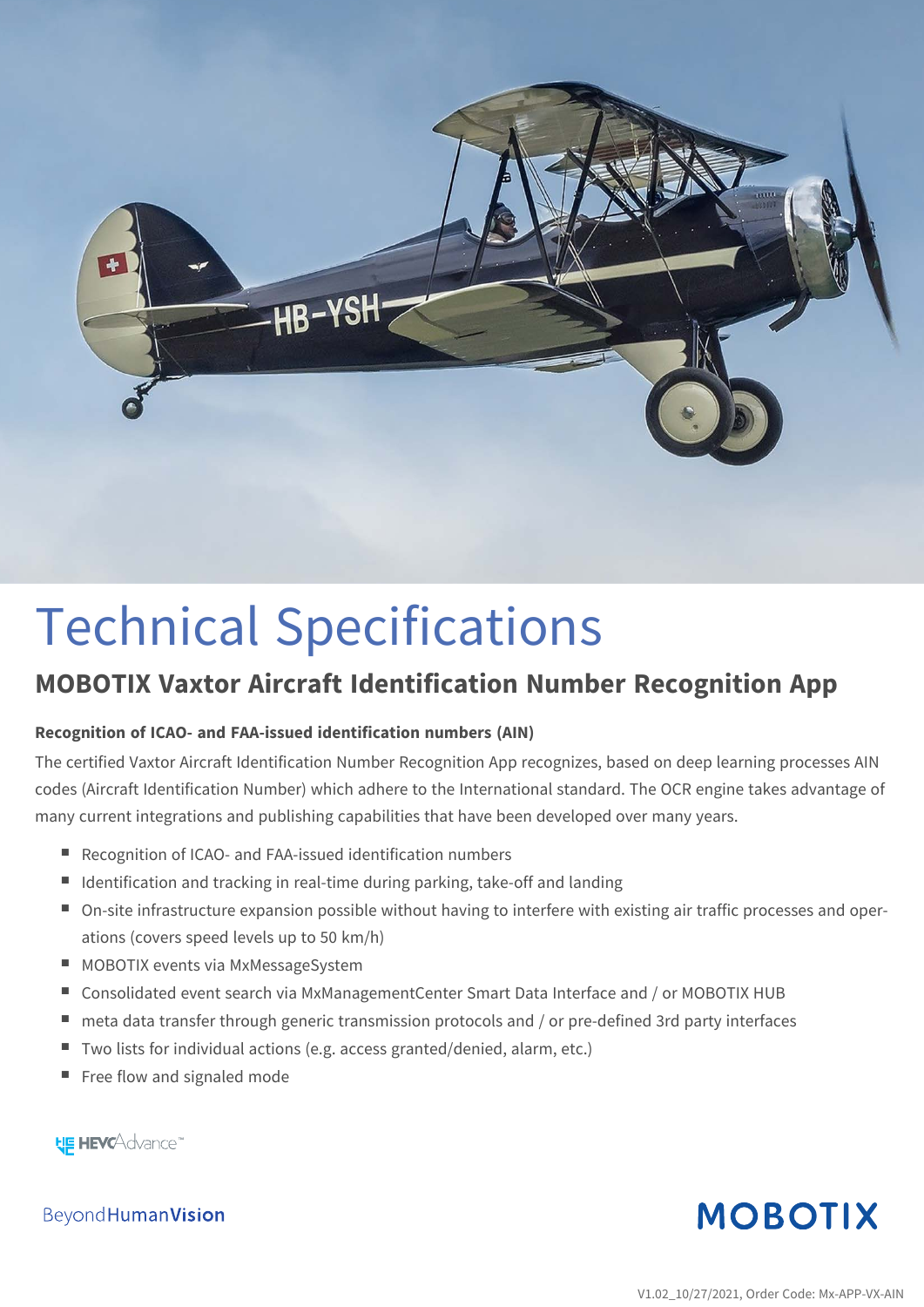#### **Product Information**

| <b>Product Name</b>                    | Vaxtor Aircraft Identification Number Recognition App                                                                                                           |
|----------------------------------------|-----------------------------------------------------------------------------------------------------------------------------------------------------------------|
| Order Code                             | Mx-APP-VX-AIN                                                                                                                                                   |
| Supported MOBOTIX Cam-<br>eras         | Mx-M73A, Mx-S74A                                                                                                                                                |
| Minimum Camera Firmware v7.3.0.x       |                                                                                                                                                                 |
| MxManagementCenter com-<br>patibility  | $\blacksquare$ min. MxMC v2.5.3<br>Configuration: Advanced Config license required<br>Event Search: Smart Data Interface license included                       |
| <b>MOBOTIX HUB com-</b><br>patibility. | min. MOBOTIX HUB version: 2021 R1<br>min. MOBOTIX HUB license level (Analytics Events): L2<br>н.<br>min. MOBOTIX HUB license level for Event Search Plug-In: L4 |

|  | <b>Product Features</b> |
|--|-------------------------|
|  |                         |

| <b>App Features</b>                       | Recognition of ICAO- and FAA-issued identification numbers<br>Operations up to a speed of 50 km/h<br>Recognition log (Smart Data / Event Search via MxManagementCenter)<br>MOBOTIX events via MxMessageSystem<br>ш<br>Two lists for individual actions (e.g. access granted/denied, alarm, etc.)<br>Free flow and Signaled mode |
|-------------------------------------------|---------------------------------------------------------------------------------------------------------------------------------------------------------------------------------------------------------------------------------------------------------------------------------------------------------------------------------|
| Maximum number of recog-1<br>nition areas |                                                                                                                                                                                                                                                                                                                                 |
| Maximum number of<br>enrolled AIN codes   | 5000 per list                                                                                                                                                                                                                                                                                                                   |
| Meta Data / Statistic<br>formats          | JSON, XML                                                                                                                                                                                                                                                                                                                       |
| <b>Trial License</b>                      | 30-day trial license pre-installed                                                                                                                                                                                                                                                                                              |
| MxMessageSystem sup-<br>ported            | Yes                                                                                                                                                                                                                                                                                                                             |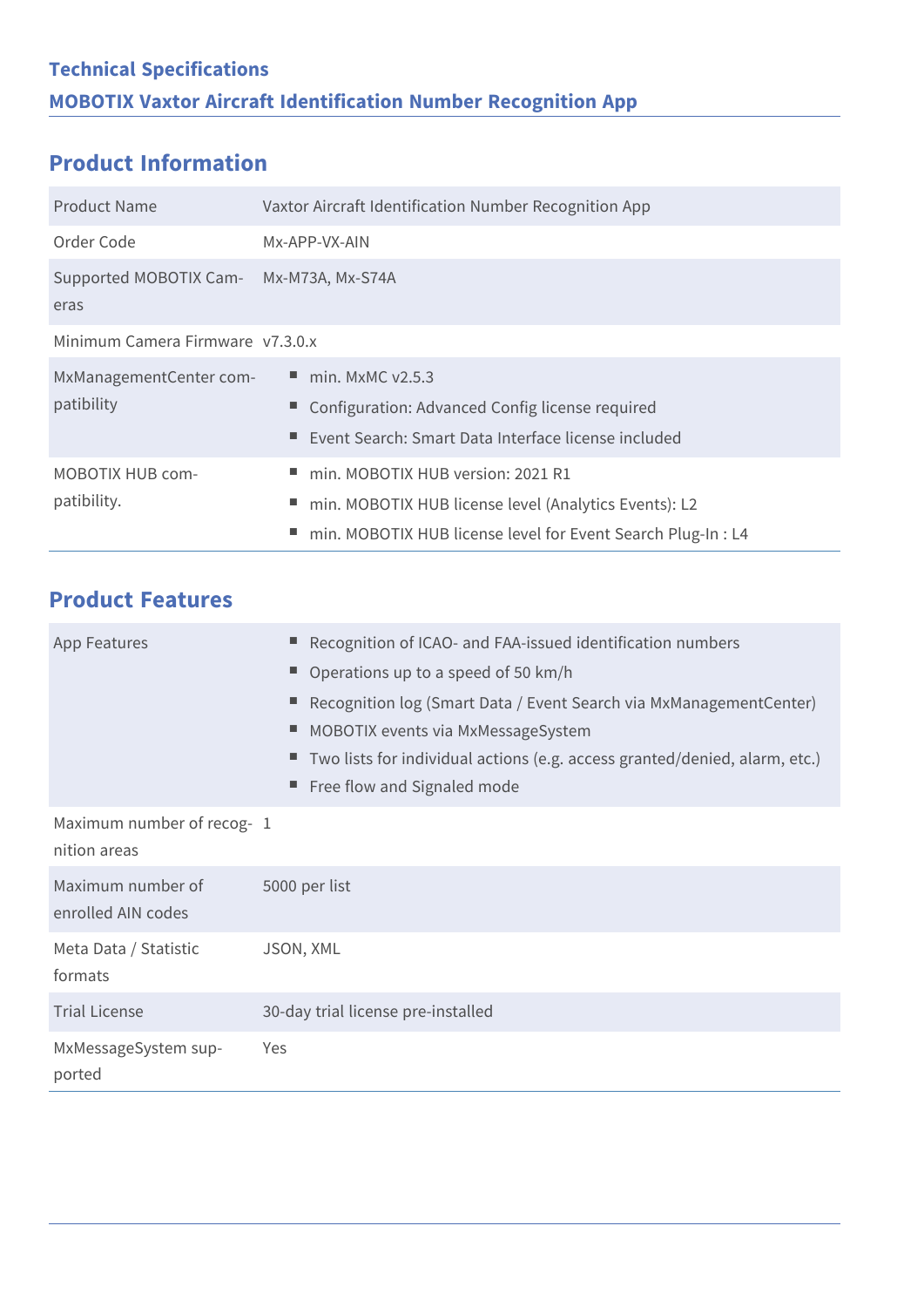#### **Technical Specifications MOBOTIX Vaxtor Aircraft Identification Number Recognition App**

| Integration Interfaces | ■ MxMC Smart Data<br>$\blacksquare$ IP Notification<br>■ Milestone X-Protect (Analytics Events, Transmission Plug-In)<br>■ Network Optix NxWitness<br>$\blacksquare$ Vaxtor Helix<br>Genetec Security Center (Custom Events, Bookmarks)<br>■ generic 3rd party integration through<br>FTP and / or XML / JSON via HTTP(S) |
|------------------------|---------------------------------------------------------------------------------------------------------------------------------------------------------------------------------------------------------------------------------------------------------------------------------------------------------------------------|
|                        | compare supported camera's interfaces                                                                                                                                                                                                                                                                                     |
| <b>MOBOTIX Events</b>  | Yes                                                                                                                                                                                                                                                                                                                       |
| <b>ONVIF Events</b>    | Yes (Generic Message event)                                                                                                                                                                                                                                                                                               |

#### **Supported Aircraft Identification Numbers**

| Supported Aircraft Iden- | ICAO- and FAA-issued identification numbers |
|--------------------------|---------------------------------------------|
| tification Numbers       |                                             |

#### **Scene Requirements**

| <b>Character Height</b>                  | $20px - 50px$  |
|------------------------------------------|----------------|
| Maximum Vertical Angle                   | $30^{\circ}$   |
| Maximum Horizontal Angle $\leq 25^\circ$ |                |
| Maximum Tilt Angle                       | $< 25^{\circ}$ |

### **Technical App Specifications**

| Synchronous / Asyn-<br>chronous App        | asynchronous                              |
|--------------------------------------------|-------------------------------------------|
| Simultaneous execution of No<br>other apps |                                           |
| Accuracy                                   | min. 99% (considering scene requirements) |
| Processed frame rate                       | typ. $10$ fps                             |
| Detection time                             | typ. 300 ms per number                    |